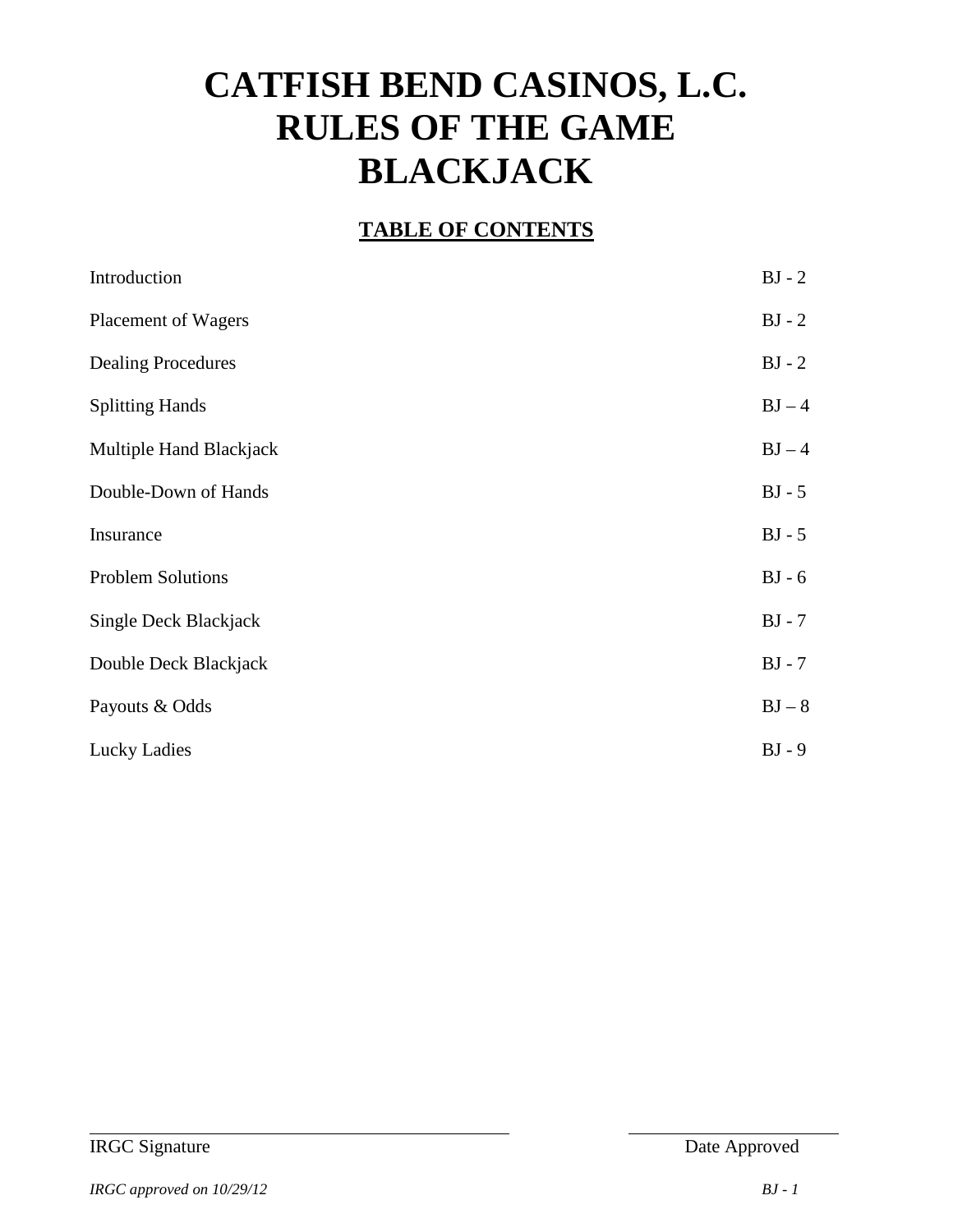### **INTRODUCTION**

The object of the Blackjack game is to accumulate cards with point totals as close to 21 without going over 21. Face cards (Jacks, Queens and Kings) are worth 10 points. Aces are worth 1 or 11 whichever is preferable. Other cards are represented by their number. If a player and the house tie, it is a push and no one wins. An Ace and a 10 value card on the first two cards dealt is considered a Blackjack and is an automatic player win unless the house ties, in which case it is a push and the player gets the bet back.

Each player in turn either stays or takes more cards to try and get closer to 21 without busting. A player may stand at any time. Players who do not bust wait for the Dealer's turn. The remaining players with a higher count than the Dealer win. If the Dealer busts, all the remaining players win. Other betting options allowed include Insurance, Double Down, Splitting and Even Money.

#### **PLACEMENT OF WAGERS**

1. Player's Bets:

All players' original bets must be in the box provided on the layout. Any checks outside or between the designated boxes shall be considered no bet.

- 2. Double Down Bets: Double Down bets will be placed next to the original bet inside the betting area.
- 3. Splitting Pairs Bets: Bets to split pairs will be placed toward the right and left sides of the betting area.
- 4. Insurance Bets:

Insurance bets will be placed on the insurance line in front of the player's betting area.

- 5. Dealer Toke Bets:
	- A. Toke bets will be placed in the dealer toke bet area.
	- B. Toke bets, at player's discretion, on double downs will be placed to the Dealer's right of the original toke bet.
	- C. Insuring a Dealer's toke bet at player's discretion shall be placed to the Dealer's right of the player's insurance bet.

### **DEALING PROCEDURES**

- 1. Prior to the first card dealt for each round of play, each player shall make a wager.
- 2. Bets may not be handled, removed or altered after delivery of the first card to the first player. In addition, once an insurance, double down or split pairs wager has been made, no player may handle, remove or alter the wagers.
- 3. No more than seven original hands will be dealt to the players. (There are seven betting areas on the layout.)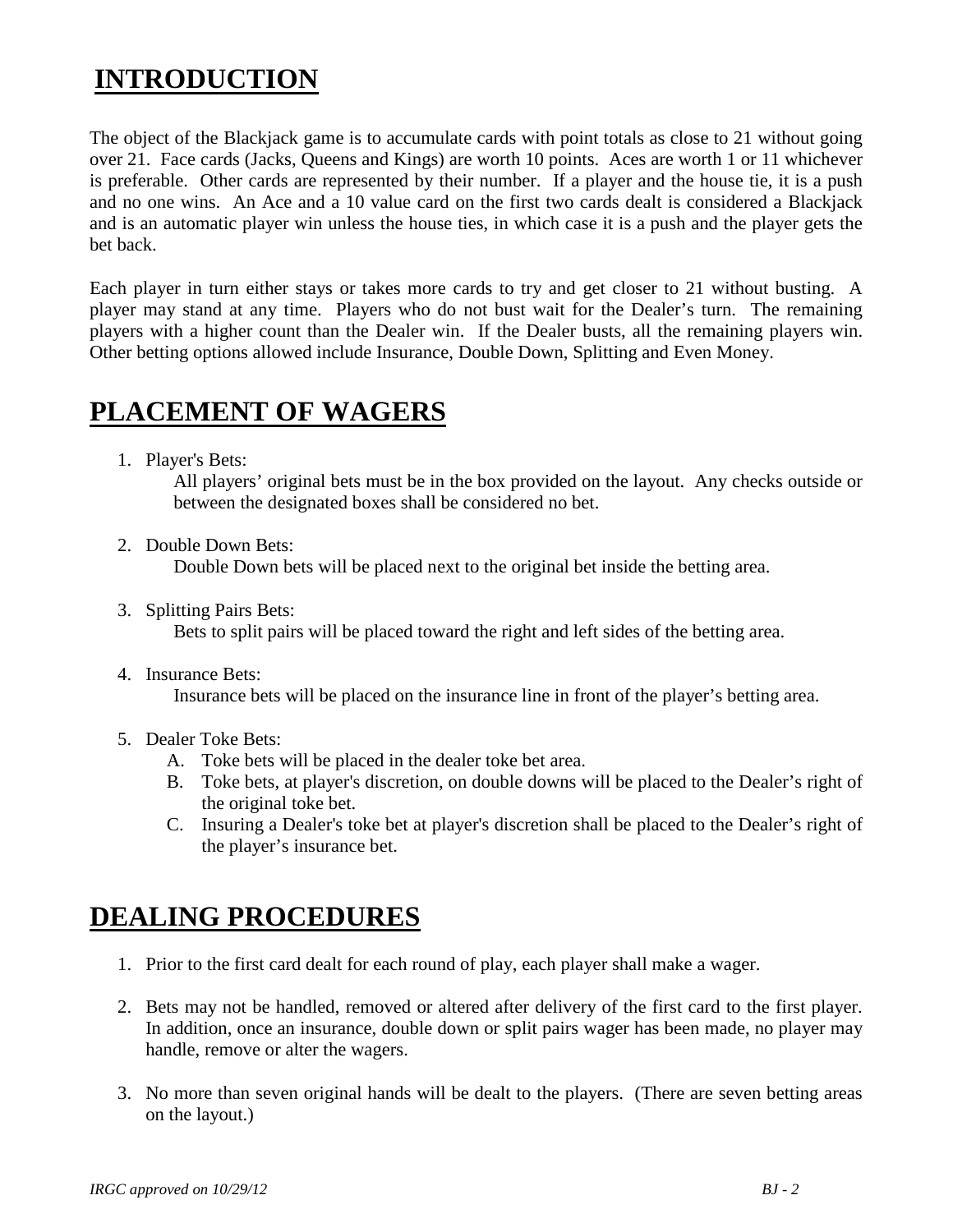- 4. If a player is playing more than one hand at a full table, the player may be asked to give up the extra hand(s) if new players want in.
- 5. A player may play a maximum of three hands (spots). The Dealer will call out "Playing three" in a clear, audible voice to the Floor person. **If the player drops from playing three hands he/she may not go back to three hands until the next shoe begins**. (At shift Manager's discretion.)
- 6. Cards will be delivered from left to right around the table with each player receiving one card at a time.
- 7. Cards will be placed on the layout face up to the players.
- 8. No player or spectator may touch the cards.
- 9. Dealer's first card is dealt face up. Dealer's second card will be dealt face down.
- 10. The Dealer will only hit cards to a player after receiving a **clear hand signal** that additional card(s) are wanted. Verbal directions will not be permitted in the absence of corresponding hand signals.
- 11. The Dealer will move to the next player after receiving a **clear hand signal** that no additional cards are wanted or the player breaks. Verbal directions will not be permitted in the absence of corresponding hand signals.
- 12. The Dealer must place all hit cards on the original two cards in a manner which leaves at least two thirds (2/3) of the card visible.
- 13. All breaking hands will be removed from the layout immediately and placed in the discard rack. On a broken hand, the checks will be picked up first and then the cards.
- 14. All hands still in play will be left on the layout until taking and paying is complete.
- 15. When the card dealt face up to the Dealer is an Ace, King, Queen, Jack, or Ten, the Dealer will "peek" at the hole card. Should the Dealer's hand not produce a blackjack, all players' Blackjacks will be paid immediately, the player's cards will be removed immediately and placed in the discard, then normal play resumes.
- 16. Should the Dealer fail to notice a Blackjack, the cards are to remain on the table until the take and pay process begins. At that time, the Blackjack will be paid in the regular order of take and pay for each player.
- 17. The Dealer must indicate all "pushes" with a pat on the layout prior to proceeding to the next player's hand.
- 18. The Dealer must hit, if the Dealer's hand is 16 or less.
- 19. The Dealer must stand on a hard hand of 17 or more
- 20. The Dealer **mus**t hit a soft 17. (A hand containing an Ace being counted as an 11 to achieve a total of 17.)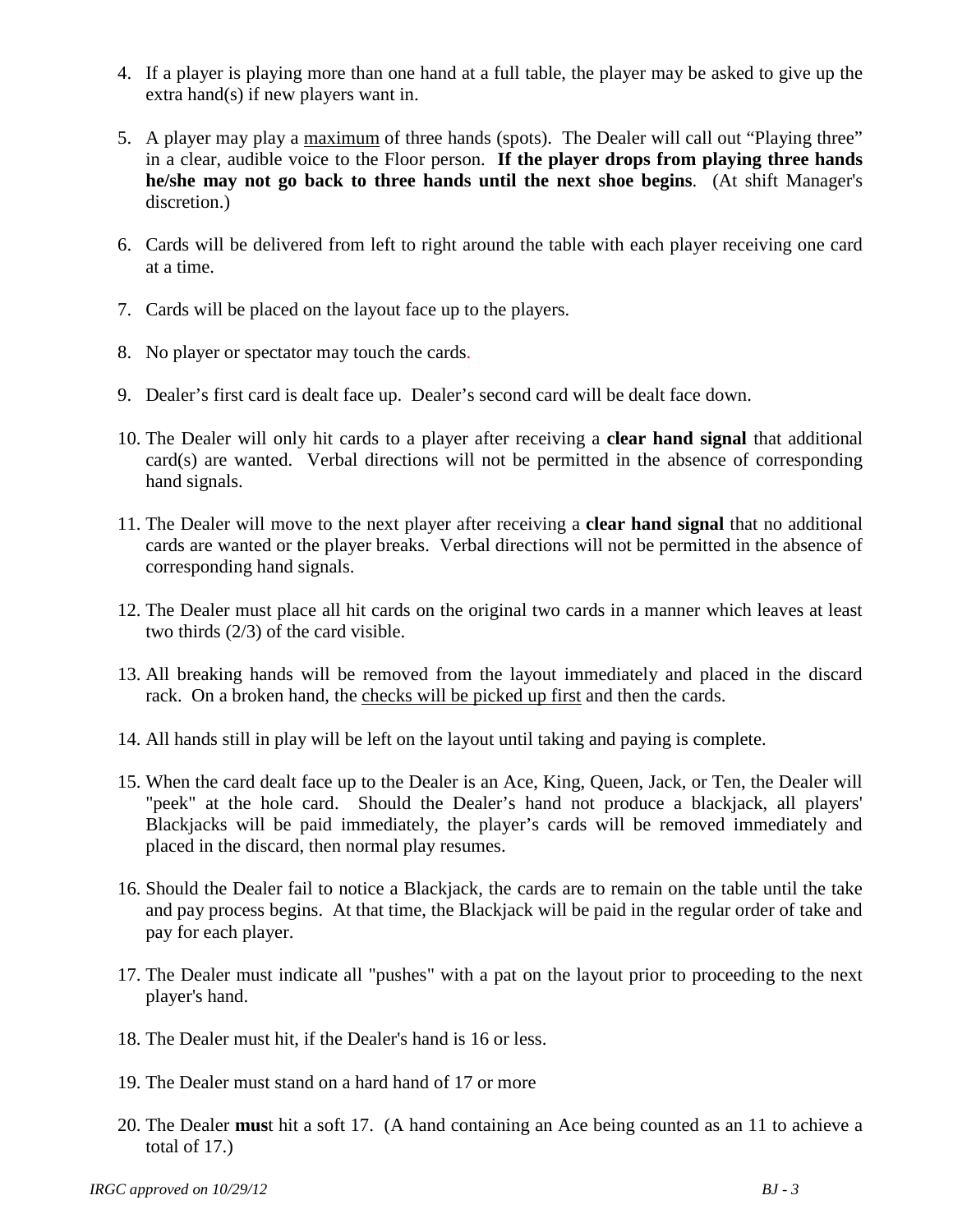- 21. When the Dealer turns over the hole card, the hole card will be on the Dealer's left, with the face up card immediately to the right of the hole card, and any hit card(s) will be placed to the right of the original hand. The Dealer will announce the two-card total and each new point total as each hit is placed.
- 22. All Dealer's hit cards will be separated as they are exposed. They are not to be placed over the previous card.

### **MULTIPLE HAND BLACKJACK**

All Blackjack rules shall apply unless otherwise stated below.

- 1. Player must play a minimum of two hands (spots) and a maximum of seven hands.
- 2. Betting areas are on a first come first served basis.

#### **SPLITTING HANDS**

- 1. Whenever the initial two cards dealt to a player are a pair or of equal value, the player may elect to split the hand into two separate hands provided that he/she makes a wager on the second hand in an amount **equal** to his/her original wager.
- 2. When a player splits, the Dealer shall deal a second card to the first hand and wait until the player indicates his/her decision to stand, draw, double down, or split. The Dealer must finish with the first hand before proceeding to the second.
- 3. A toke bet for the Dealer must play on the first hand, in order, if the player doesn't wager an additional toke bet.
- 4. A player may split pairs to create a maximum of four hands. The cards are placed so as to not overlap each other. Keep the cards in the order of which they were dealt and keep the wager with it's corresponding hand.
- 5. A player may draw additional cards to each hand created. If a player split Aces, the hand may receive only one card on each Ace.
- 6. The player must be given at least one additional card to each card split.
- 7. The player may double-down on either or both hands created, except when splitting Aces.
- 8. A split hand that results in a hand containing an Ace and a Ten-count card will be viewed as a hand of 21 only, NOT a blackjack.
- 9. When a player turns a pair of fives and doubles his bet, the Dealer **must ask** if he/she is "splitting" or "doubling-down".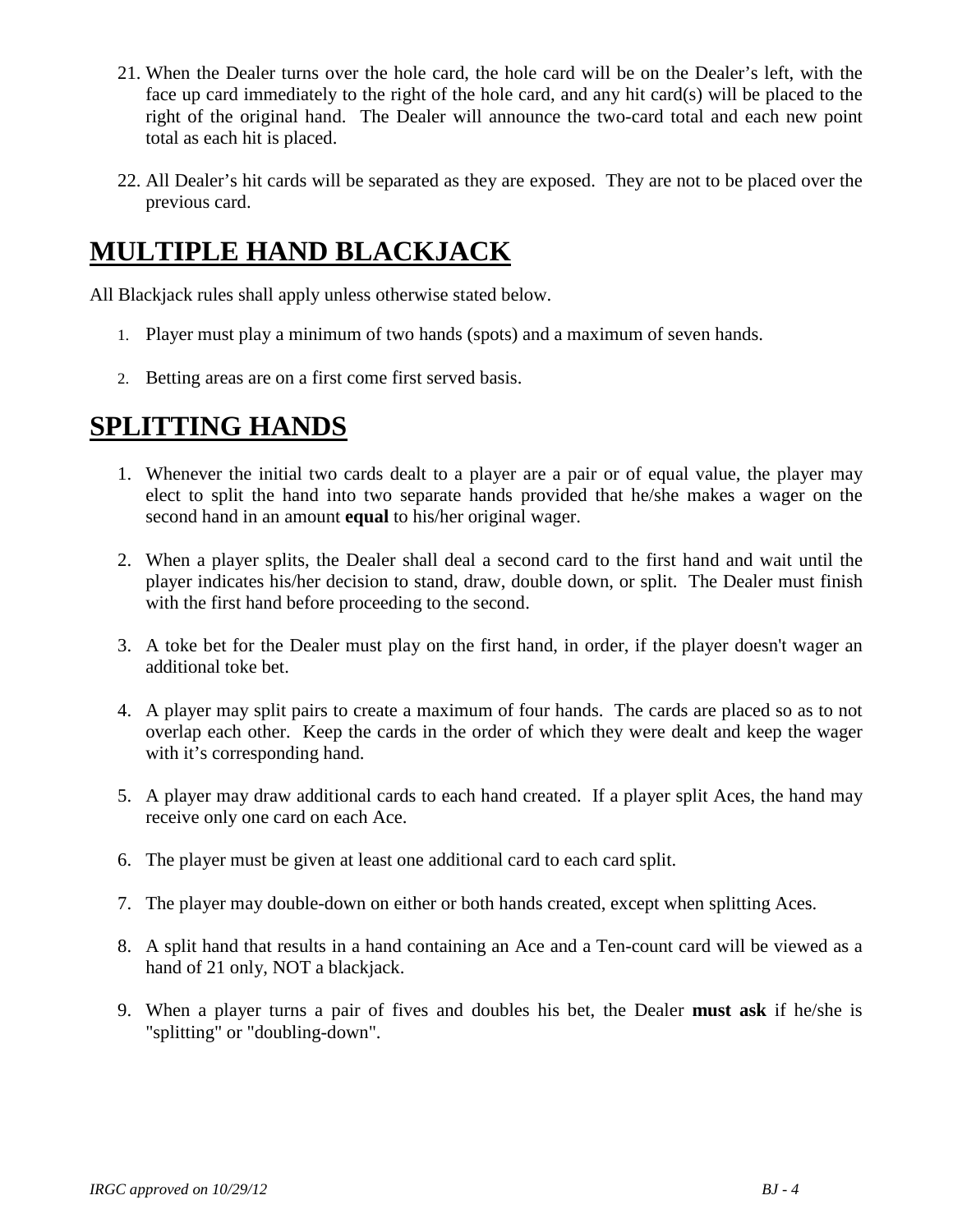### **DOUBLE DOWN OF HANDS**

- 1. A player may elect to double down with any two original cards. The player may bet any amount up to the original bet on the condition that only one additional card will be dealt to the hand.
- 2. If a player elects to double down for less than the original bet, the Dealer should notify the Supervisor by calling out "Doubling down for less".
- 3. A player who is betting the table maximum may duplicate the original wager when doubling down.
- 4. A player may double-down on either or both hands created when splitting, except when splitting Aces.
- 5. When a player turns a pair of fives and doubles his bet, the Dealer **must ask** if he/she is "splitting" or "doubling-down".
- 6. The double down card will be exposed and placed **perpendicular** to the two cards involved in such a manner as to keep the numbers exposed on the player's second card.

#### **INSURANCE**

- 1. When the Dealer's face up card is an Ace, the Dealer must call for insurance.
- 2. Insurance is a separate bet from the original bet. The player is betting that the Dealer has blackjack. The insurance bet may be less than, but no more than, one-half  $(1/2)$  the original bet.
- 3. When calling for insurance:
	- A. The Dealer must wave a hand across the table and state "Insurance open".
	- B. The Dealer should be certain that each player receives a chance to place an Insurance bet or decline
	- C. The Dealer must wave a hand back across the table and state "Insurance closed".
- 4. The player may insure any hand regardless of value.
- 5. Once Insurance has been closed, the Dealer will peek at the hole card to check for Blackjack.
- 6. If the Dealer has blackjack:
	- A. The player's original bet loses.
	- B. The Dealer takes the losing bets and pays Insurance bets. The Dealer may use the same money to pay.
- 7. If the Dealer does not have blackjack:
	- A. The player's original bet remains.
	- B. The Insurance bet loses.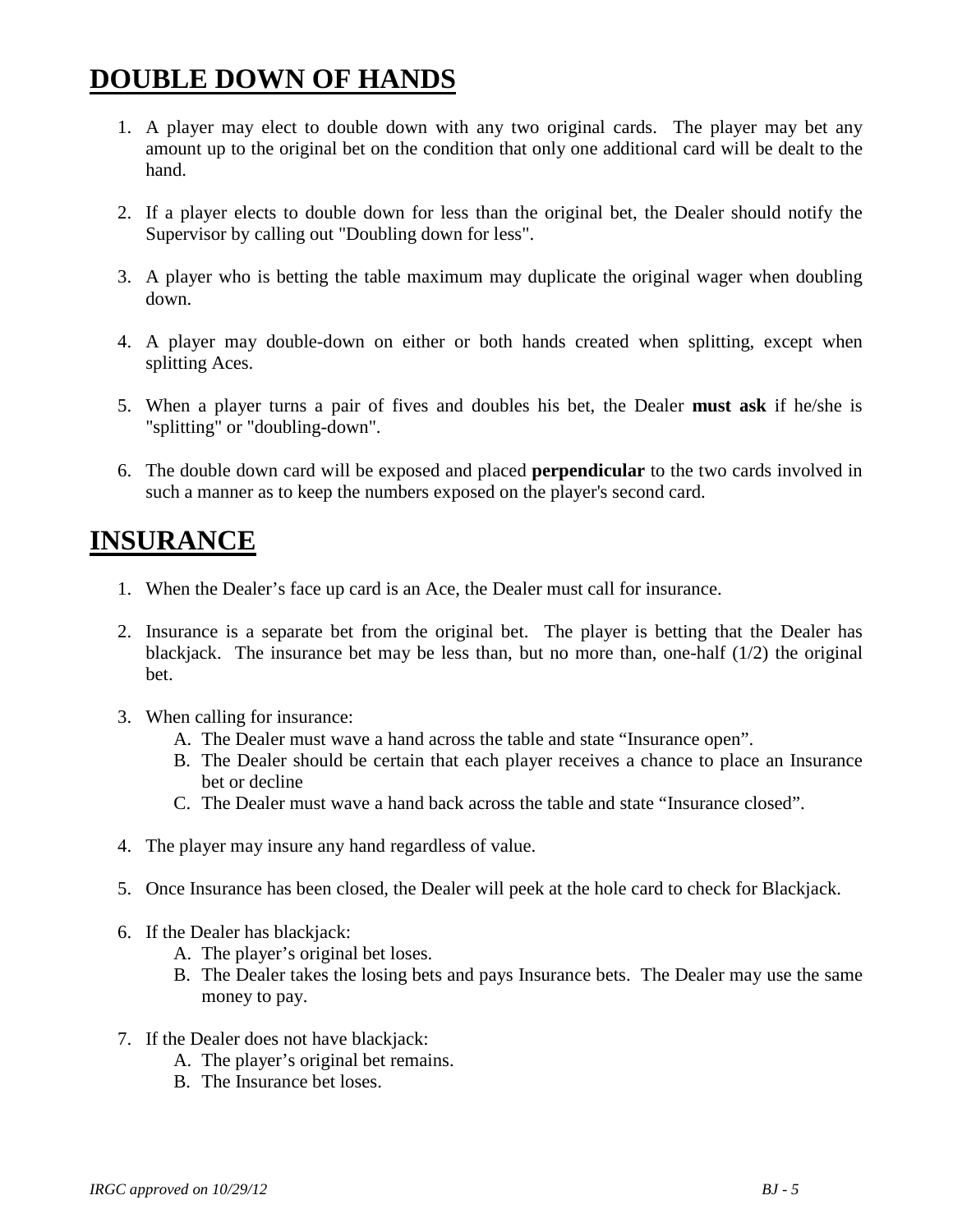8. If a player's hand is a Blackjack and the Dealer's face up card is an Ace, the player may call for an even money payoff for their Blackjack. This transaction will be completed immediately and the player's cards will be put in the discard pile.

### **PROBLEM SOLUTIONS**

1. When a card is exposed by error or misunderstanding, a supervisor shall be notified immediately.

The **supervisor** will:

- A. Offer the card to the player involved. If that player does not want the card, the card is to be offered to the next player and if that player refuses it, it should be burned.
- B. If the second player took the card, the Dealer then continues to the last player and then returns to the original player if he/she wanted a card.
- 2. Should a Dealer hit a hand of hard 17 or more, a supervisor must be called. The card will be burned and the Dealer will stand on the original hard 17 or more hand.
- 3. Should the Dealer's hole card be exposed while dealing, the Dealer must call a supervisor. The Dealer will continue dealing and the players have the advantage of knowing what the Dealer has.
- 4. If, after completing all hands, the Dealer discovers a Blackjack in his hand, the Dealer must call a supervisor and the hand becomes a 21, not a Blackjack. If a player had doubled down in the hand, the Dealer shall collect the amount of the original wager but not the additional amount wagered in doubling down. Or if a player had split pairs, the Dealer shall only collect the amount of the original wager and not the additional amount wagered in splitting pairs.
- 5. Should a player miss being hit, the Dealer will call a supervisor. With the supervisor present, the player will be given the option of calling the hand dead or to receive a card(s) after all of the players have completed their hands but before the Dealer has turned over the hole card and completed his/her hand.
- 6. Cards can be backed up one spot unless the Dealer has received their first card. The Supervisor **must** be called over before backing up the cards.
- 7. If a player has inadvertently been dealt only one or more than two cards, a supervisor **must** be called. The supervisor will offer the player the option of sitting out that hand (card will be burned), declaring the hand a misdeal, or keeping the card that would have been dealt. The supervisor's decision will be final.
- 8. If no cards are dealt to a player's hand, a supervisor should be called and it is considered no hand. The player will be included in the next hand.
- 9. If a Dealer has an incorrect number of cards, the Dealer must call a supervisor. The **supervisor** will offer the player(s) the option of playing the hand, folding the hand and player's money being returned, or declaring the hand a misdeal
- . 10. If Dealer forgot to deal to himself/herself while acting on the player's hand, the Dealer must call a supervisor. The **supervisor** will**:**

A. Deal cards to Dealer's hand and offer players the option to play or not to play.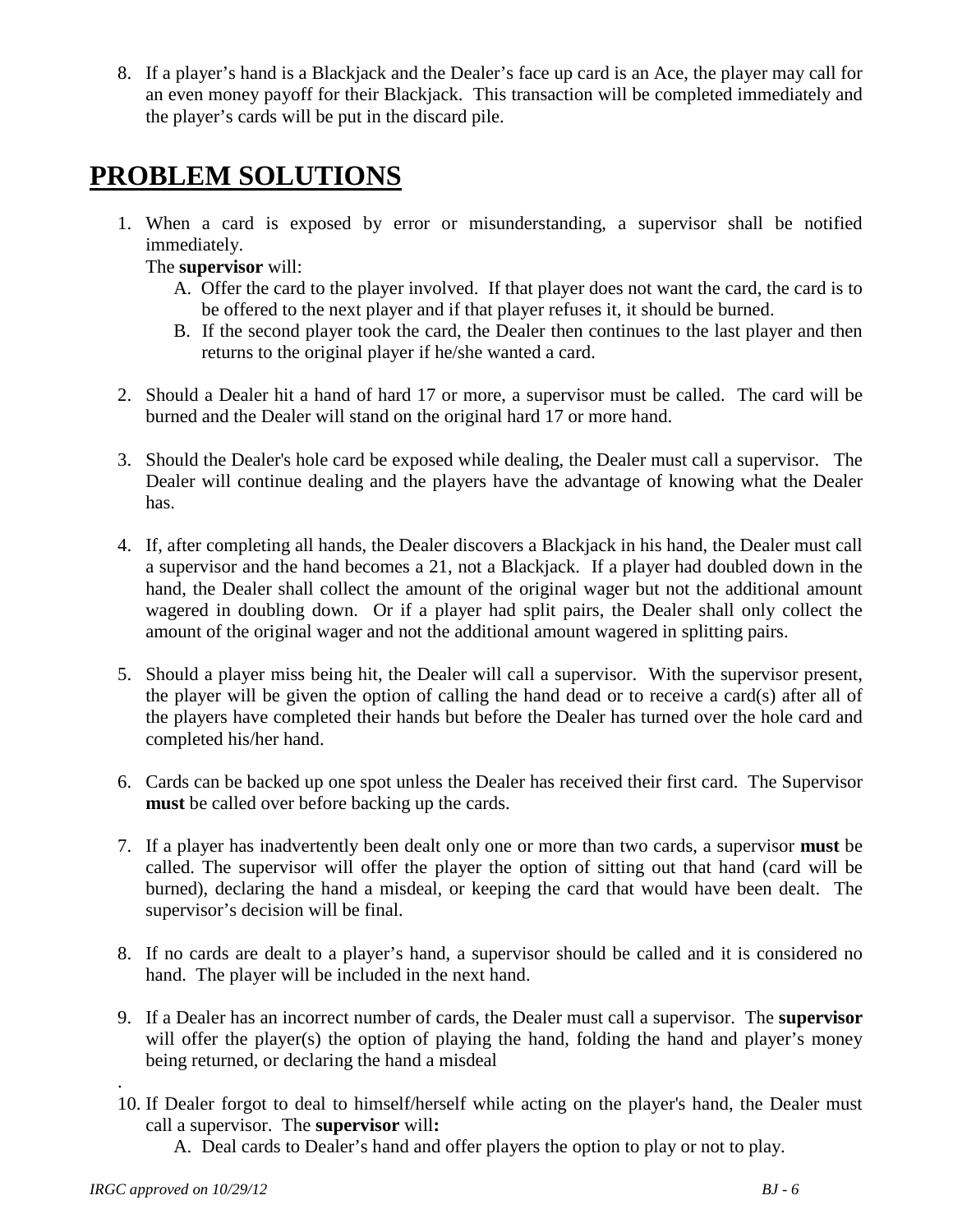- B. Make all decisions at his/her discretion
- 11. Should the Dealer not have enough cards in the shoe to complete a round of play, the Dealer must call a supervisor. The **supervisor** will either shuffle the cards from the discard rack and resume play or call a misdeal.
- 12. A card found turned face upward in the shoe shall be burned only if the player does not want it.

### **SINGLE DECK BLACKJACK**

All Blackjack rules shall apply unless otherwise stated below.

1. This game will be hand dealt.

.

- 2. The odds on a Blackjack will pay 6 to 5.
- 3. The cards will be dealt with a standard 52-card deck.
- 4. The Dealer will be dealt one card face up and a second card face down, tucking it under the face up card.
- 5. Cards will be delivered face down from left to right around the table, with each player receiving one card at a time.
- 6. To shuffle, divide one deck in half, riffle, strip, riffle and repeat.
- 7. A player may play no more than two hands.
- 8. Player's may only join the game at the beginning of a new shuffle.
- 9. Double down will only be allowed on 10 or 11.
- 10. The burn card will not be shown.
- 11. The Dealer shall hold the deck up to protect the cards from exposure, except: When making change, taking and/or paying, or collecting the cards. In these cases, the Dealer will hold the cards in his/her palm.
- 12. When a Dealer exits the table, he/she will spread the cards, tap out and the oncoming Dealer will then shuffle.

### **DOUBLE-DECK BLACKJACK**

All Blackjack rules shall apply unless otherwise stated below.

- 1. Game is dealt with two standard 52-card decks.
- 2. This game may be dealt by hand or from a shoe.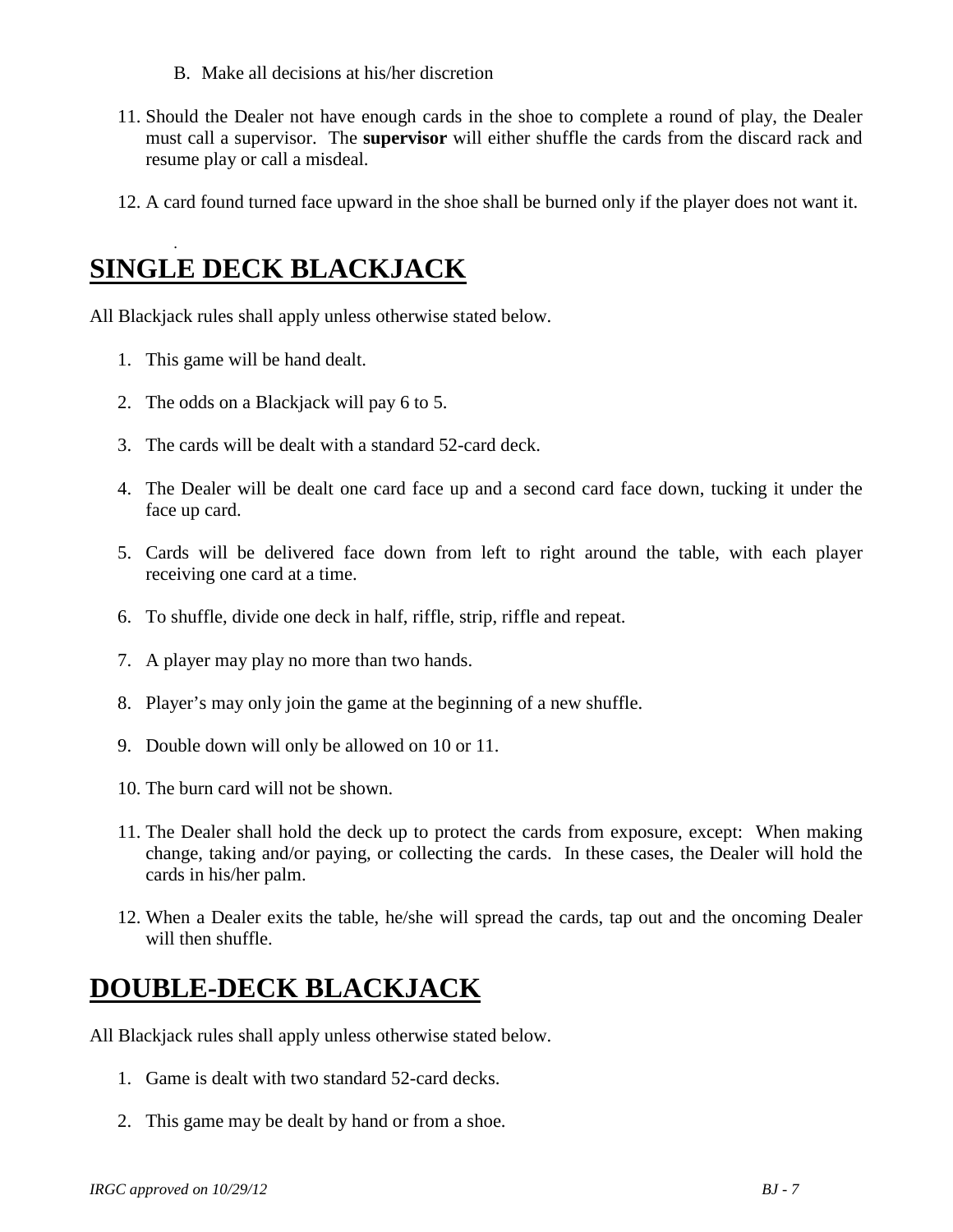- 3. Double down will only be allowed on 10 or 11.
- 4. The burn card will not be shown.
- 5. Player's may only join the game at the beginning of a new shuffle.
- 6. Shuffle: Divide two decks. Take half of each deck, riffle, strip, and riffle. Take the remaining cards, riffle, strip, riffle, then riffle both decks together.
- 7. The Dealer will offer the cut card to the first player at the game or the player who received the cut card through the dealing process. If the player refuses to cut, the offer will be given to the next player. The Dealer then takes the cut off portion from back to front. The Dealer will then place the cut card 1/3 from the back of the deck.
- 8. In hand dealt games, the Dealer shall hold the deck up to protect the cards from exposure, except: When making change, taking and/or paying, or collecting the cards. In these cases, the Dealer will hold the cards in his/her palm.
- 9. When a Dealer exits the table, he/she sets the cards down with their finger on the decks until the oncoming Dealer picks them up. The outgoing Dealer will then tap out. The oncoming Dealer will burn a card and continue dealing. If using a shoe, the outgoing Dealer will bring the shoe to the center and tap out. The oncoming Dealer slides the shoe back to the side, burns a card and continues dealing.

## **PAYOUTS AND ODDS**

- 1. After each round of play is complete, the Dealer shall collect all losing wagers and pay all winning wagers. All winning blackjacks will be rounded down to the nearest dollar or half dollar.
- 2. When Dealer's hand breaks, **the Dealer must** verify that each players hands totals 21 or less before paying.
- 3. If the Dealer's face up card is 2 through 9 and a player has Blackjack, the Dealer shall pay the Blackjack at odds of 3 to 2 and shall remove the player's cards before any player receives a third card.
- 4. If the Dealer's face up card is a 10 point value and a player has Blackjack, the Dealer shall announce the Blackjack but shall not make payment until all other cards are dealt and the resulting player's hands are acted on.
	- A. If the Dealer's second card gives him/her a Blackjack, the player's hand is a push.
	- B. If the Dealer's second card does not give him/her a Blackjack, the player's Blackjack will be paid before play resumes.
- 5. All winning wagers shall be paid at odds of 1 to 1 with the exception of Blackjack, which shall be paid at odds of 3 to 2.
- 6. Insurance bets shall be paid at 2 to 1. The Dealer pays the player even money on a Blackjack when the player requests that instead of insurance.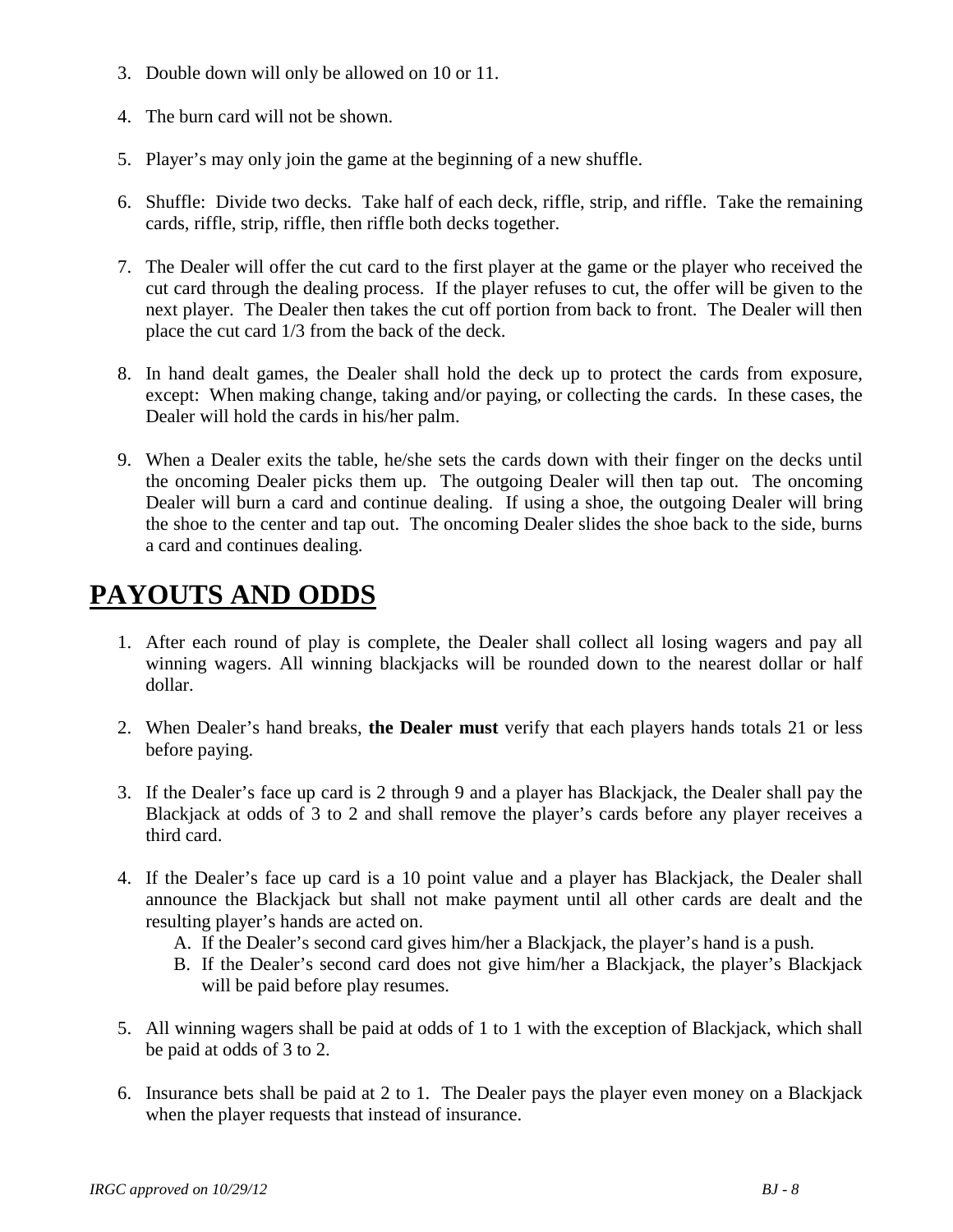**7.** A losing bet may be used to pay a winning Insurance bet. The Dealer may combine the bet into one stack on a double down bet.



#### **RULES OF PLAY AND DEALING PROCEDURES**

#### **SUMMARY OF GAME**

- 1. Lucky Ladies™ is an optional proposition bet used in the game of Blackjack. Lucky Ladies™ may be played on 1 8 deck blackjack games only.
- 2. The proposition is whether or not the player's first two cards equal a total of twenty. Additional bonuses are paid if the player's two cards equaling twenty are suited, (e.g. Ace of Clubs and Nine of Clubs) or matched, (e.g. two identical cards such as two King of Diamonds). Special bonuses are awarded if the player's first two cards are each a Queen of Hearts, (the "Lucky Ladies"), and the top prize is awarded if the player's Queen of Hearts pair occurs at the same time the dealer has a blackjack.
- 3. The outcome of the primary blackjack bet has no bearing on the Lucky Ladies™ bet and vice versa. A player can win on one and lose on the other.
- 4. Other than the payment or loss of the proposition bet on the first two cards, there is no affect on the primary game of blackjack and no changes in dealing procedures or player strategy.

#### **START OF GAME**

- 5. Prior to the start of each round of blackjack play, players are afforded the opportunity to place a voluntary Lucky Ladies™ bet on the designated spot on the table layout at the same time their primary bet is made and before any cards are dealt. A sample of the designated Lucky Ladies™ wagering spot is shown at right:
- 6. The minimum and maximum wagering limits of the Lucky Ladies™ wager are determined by the house and/or in accordance with their limits established by the gaming regulatory body. The wagering limits and any aggregate payout limitations are to be posted on the table, in plain view of the players in accordance with their internal controls and gaming regulations.
- 7. After all wagers have been placed, the dealer deals the first two cards to each player and to themselves in the same manner as regular blackjack dealing procedures.

#### **DETERMINATION OF WINNER; TAKE OR PAY PROCEDURES**

- 8. Once the dealer has dealt the first two cards to each player, the dealer must determine if any of the players, that bet the Lucky Ladies™ wager, have a hand whose first two cards total 20.
- 9. Beginning from the dealer's right to left, in a counter clock-wise rotation, the dealer takes all losing Lucky Ladies™ wagers and pays all winning Lucky Ladies™ wagers.
- 10. The winning payoff odds depend upon the number of decks used and are as follows: